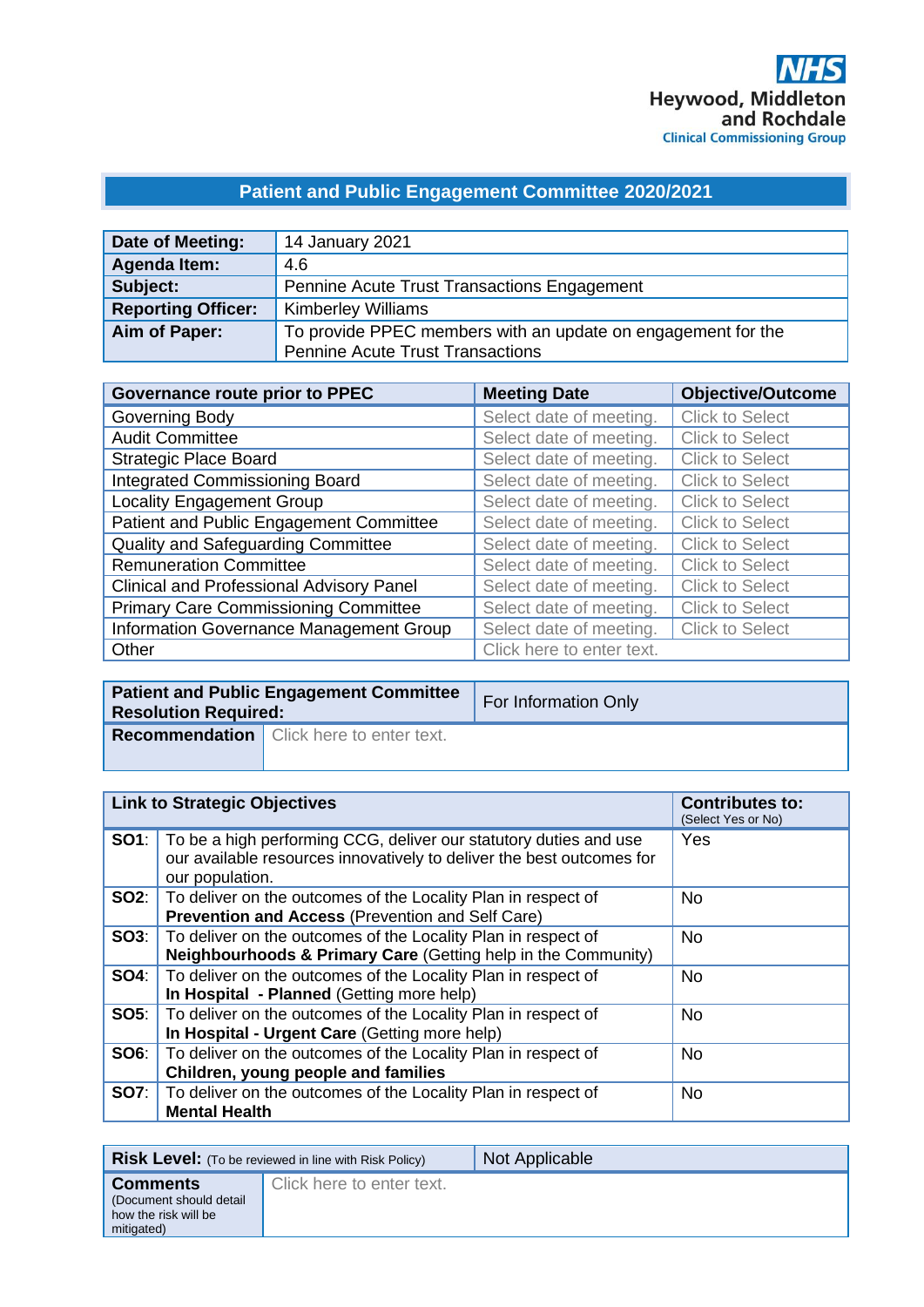| <b>Content Approval/Sign Off:</b>                                 |                |
|-------------------------------------------------------------------|----------------|
| The contents of this paper have been<br>reviewed and approved by: | Not applicable |
| <b>Clinical Content signed off by:</b>                            | Not applicable |
| Financial content signed off by:                                  | Not applicable |

|                                                       | <b>Completed:</b> |
|-------------------------------------------------------|-------------------|
| Clinical Engagement taken place                       | Not Applicable    |
| Patient and Public Involvement                        | Not Applicable    |
| <b>Patient Data Impact Assessment</b>                 | Not Applicable    |
| Equality Analysis / Human Rights Assessment completed | Not Applicable    |

# **Executive Summary**

Report attached.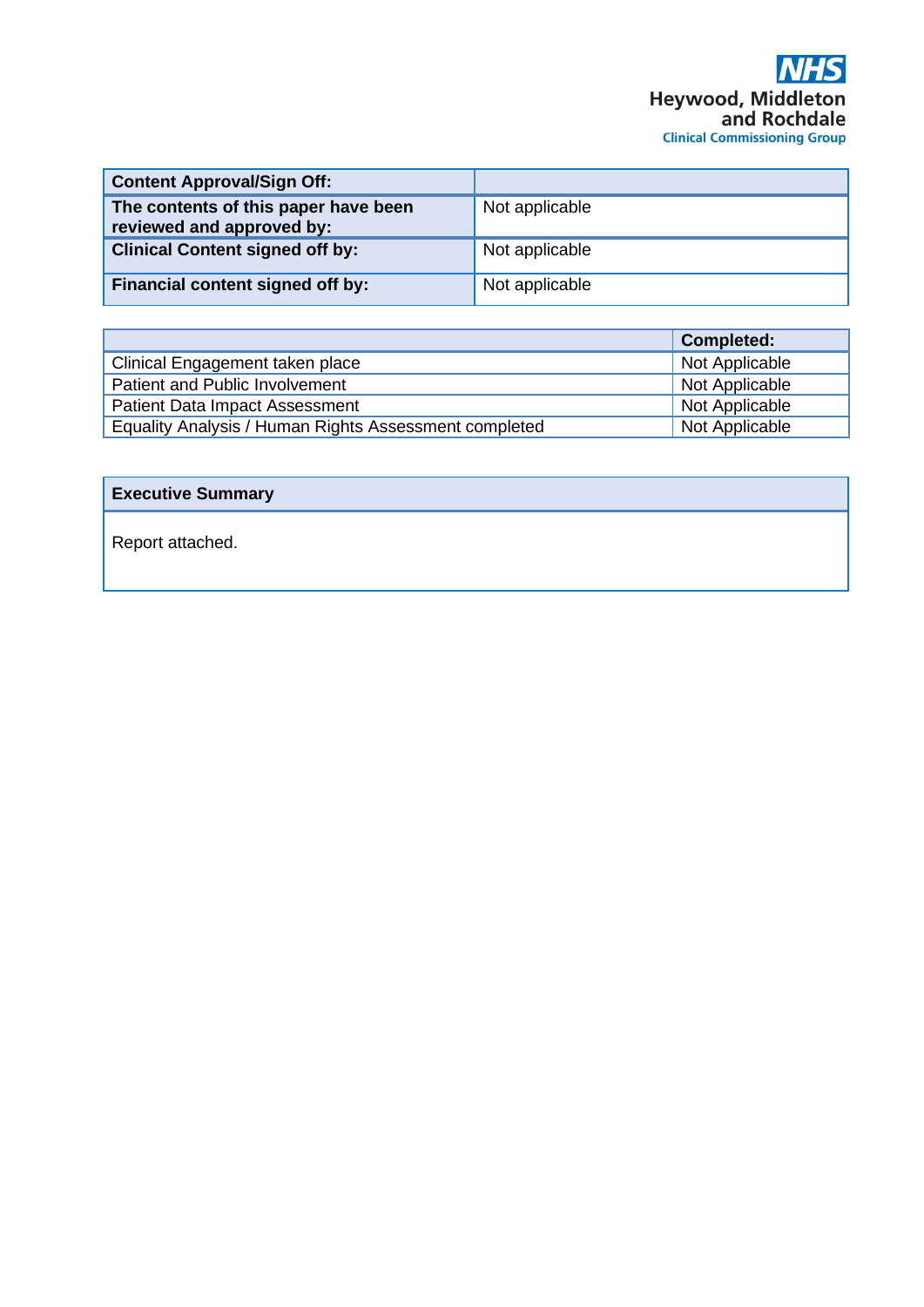# **PAT Transactions – A New Ownership Model: Information for HMR CCG PPEC - 21 December 2020**

## **Background**

On 1 April 2021, it is planned that the [Bury,](https://www.pat.nhs.uk/downloads/board/trust-profiles/bury-care-organisation.htm) [Rochdale](https://www.pat.nhs.uk/downloads/board/trust-profiles/rochdale-care-organisation.htm) and [Oldham](https://www.pat.nhs.uk/downloads/board/trust-profiles/oldham-care-organisation.htm) sites and services of The Pennine Acute Hospitals NHS Trust (PAT) will legally be acquired by [Salford Royal NHS](https://www.srft.nhs.uk/about-us/)  [Foundation Trust \(SRFT\)](https://www.srft.nhs.uk/about-us/) as part of the [Northern Care Alliance NHS Group \(NCA\)](https://www.northerncarealliance.nhs.uk/) and [North](https://www.pat.nhs.uk/downloads/board/trust-profiles/north-manchester-care-organisation.htm)  [Manchester General Hospital](https://www.pat.nhs.uk/downloads/board/trust-profiles/north-manchester-care-organisation.htm) will legally be acquired by [Manchester University NHS](https://mft.nhs.uk/)  [Foundation Trust](https://mft.nhs.uk/) (MFT) - at which point PAT will formally be dissolved as an NHS trust.

These plans, known as the 'PAT Transactions', have been put in place to support the future clinical, financial and workforce sustainability of acute hospital services in the North East sector (North Manchester, Bury, Rochdale and Oldham) and across Greater Manchester. It is a formal process involving Pennine Acute Hospitals NHS Trust (PAT), Salford Royal NHS Foundation Trust (SRFT) and Manchester University NHS Foundation Trust (MFT) which is being led by [NHS England and Improvement \(NHSEI\)](https://improvement.nhs.uk/about-us/what-we-do/) supported by [Greater Manchester](https://www.gmhsc.org.uk/)  [Health and Social Care Partnership \(GMHSCP\).](https://www.gmhsc.org.uk/)

## **Case for Change**

In 2016, The Pennine Acute Hospitals NHS Trust was rated 'Inadequate' by the Care Quality Commission (CQC) following its first ever inspection of the Trust's services. As a result, Sir David Dalton, then Chief Executive of SRFT, was appointed to take over as Interim Chief Executive and measures were put in place in order to improve standards of care as well as clinical, operational and financial performance across the Trust. In 2017, NHS Improvement (NHSI) reviewed potential long-term solutions for the future sustainability of PAT. This concluded that the preferred option was to disaggregate PAT into two lots, with Manchester University NHS Foundation Trust (MFT) acquiring North Manchester General Hospital (NMGH) as part of plans for a single hospital service across the city of Manchester and Trafford, and SRFT acquiring the remaining sites. This led to both organisations moving to preferred acquirer status.

### **Where Are We Now?**

Under the management of Salford's leadership team, Pennine Acute's standards of care and CQC rating continued to improve year-on-year, from 'Inadequate' in 2016 to overall 'Good' in 2019.

On 1 April 2020, two interim management agreements came into effect, marking an important stage for the Transactions:

- Bury & Rochdale Care Organisation (operating as two separate care organisations since November 2020), Oldham Care Organisation, Diagnostics & Pharmacy and the majority of Corporate Services, continue to be managed by SRFT and the Care Organisation leadership teams, as part of the NCA Group.
- North Manchester Care Organisation is now managed by MFT.

This interim arrangement means that SRFT and MFT are currently responsible for managing the respective parts of Pennine Acute but the management agreement contracts do not constitute a formal legal transaction. Until 1 April 2021, PAT remains the employer for staff with a PAT contract of employment and PAT also continues to exist as a statutory NHS organisation, employer and service provider.

### **Why It Is Happening: Aims and Objectives**

Whilst many improvements have been made, there are limitations of a management contract. Through acquisition, SRFT and MFT will be able to drive and embed improvement to a greater degree. In line with that, the Transactions are being delivered in order to: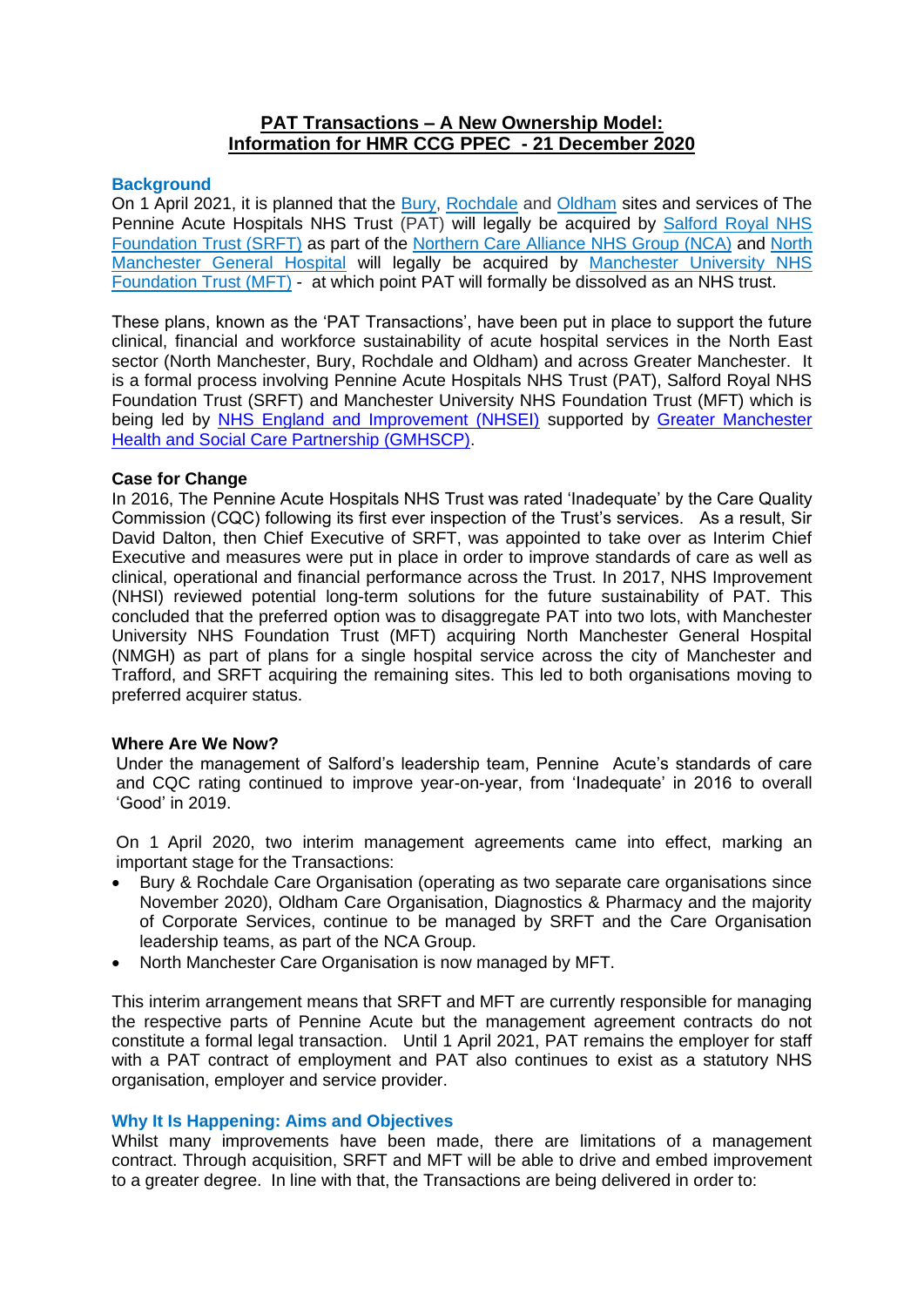- Help support and complement local integrated healthcare plans
- To better meet the population health needs of local communities
- Strengthen community support
- Deliver more care closer to home
- Maximise the use of estates on the PAT footprint
- Support acute hospital services
- Strengthen the delivery of both acute and community based services

#### **In achieving this we aim to see:**

- Improved population health
- Improved staff experience
- Improved patient experience Improved ed
- Improved education and training • Improved operational performance
	- Improved quality of care
	- Improved finances
- **Governance**

## **Pennine Acute Trust Board**

In order to ensure the statutory transactions are delivered to schedule, a Pennine Acute Trust Board was re-established on 1 April 2020, to oversee the implementation of the Transactions and hold MFT and SRFT to account for delivery of the management agreements. The Board holds no responsibility for the day-to-day management of services which remains the responsibility of MFT and SRFT under the interim management arrangements – an approach which is enabling staff to focus on continuity of care, patient safety and service delivery across all sites.

# **Transaction and Disaggregation Committee and Transaction Oversight Board**

Oversight of the PAT Transactions programme, including the work of all associated clinical, HR, IM&T, patient pathway and financial workstreams and processes, is also provided through a weekly Transactions and Disaggregation Committee. Membership of the Committee includes the PAT Executive Team and the Transaction Directors of MFT and SRFT. A further level of scrutiny and oversight is provided by the Transactions Oversight Board. Led by NHSEI, membership of the Oversight Board includes the North West Regional Director, North West Medical Director, North West Finance Director and Provider Transformation Director of NHSEI; the Chief Officer and Finance Executive Lead of GMHSCP as well as the Chief Executives, Transaction Directors and Finance Directors of PAT, MFT and SRFT.

## **Joint Health Overview and Scrutiny Committee**

The PAT Chief Executive and PAT Transactions Director continue to report on programme progress to local council leaders across the North East sector on a quarterly basis through the Joint Health Overview and Scrutiny Committee (JHOSC) for Pennine Acute Hospitals NHS Trust. The next meeting is scheduled for 19 January 2021.

### **Patient Services: Continuity of Care**

This process is about change of employer: the public and patients who receive care and treatment across PAT hospitals will not be affected by these arrangements as services will continue 'as is' from 1 April 2021. Services will be provided by the same staff, in the same locations – there is no intention that staff will need to move sites as a result of the Transactions.

When the Transactions are complete, MFT and SRFT intend to continue with their plans to improve the way patients receive care, and to ensure that the resources and expertise that we have are being shared and used in the best possible way. They will also continue to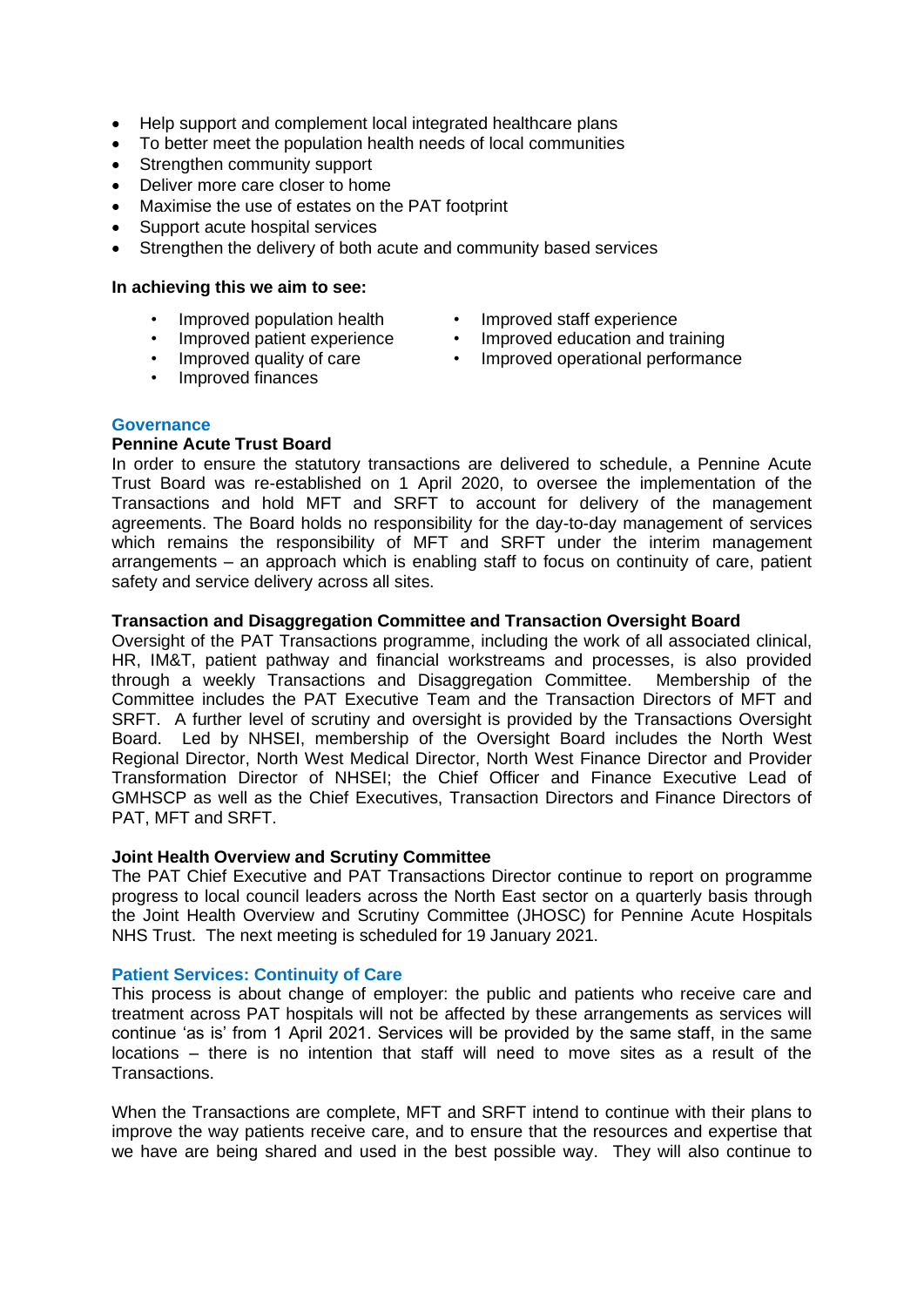implement previously agreed GM-wide service reconfiguration programmes such as 'Healthier Together'.

## **Stakeholder Engagement**

## **Patient and Public Engagement**

As patient services will be unaffected by the PAT Transactions and will remain the same at the point of access, there is no statutory requirement to hold a public consultation. However, members of the public and patient representatives continue to be kept regularly informed of programme progress through the FT member and Council of Governor meetings of MFT and SRFT (which also includes shadow PAT members), as well as the NCA's quarterly magazine, [The Loop.](https://www.pat.nhs.uk/get-involved/Loop/The%20LOOP%20Summer2020.pdf) Information on how patient data is stored and shared between, PAT, MFT and SRFT has been published as part of the privacy notices on PAT and the acquirers' websites and a dedicated [PAT Transactions information page](https://www.pat.nhs.uk/working-for-us/pat-transactions.htm) has been set-up on the PAT website, providing clear mechanisms for enquiry and feedback.

To ensure the public continue to be reassured about access to healthcare services, appropriate public and patient communication and engagement around the plans for PAT hospitals and services will increase, where required, as we get closer to the date of the Transactions. This will include, for example, a notification of the change in service provider being included in hospital and community service appointment letters as appropriate.

## **Engagement with Healthwatch**

Engagement with Healthwatch on the PAT Transactions programme to date has predominantly been through the NCA Healthwatch Partnership Board which has had to be stood down due to COVID since March this year. MFT has also kept local Healthwatch fully informed of the proposed Transactions and associated plans for NMGH, holding quarterly meetings with Healthwatch Manchester. A written PAT Transactions update briefing was issued to all NES Healthwatch organisations in early November and a follow-up briefing is planned for the end of January. Arrangements are also currently being made by the NCA to reinstate the Healthwatch Partnership Board in early 2021**.** 

On 17 December 2020, in line with regulations set-out in the National Health Service Act 2006 and as directed by the Department of Health and Social Care, PAT commenced a formal consultation with all local Healthwatch organisations (Healthwatch Manchester, Healthwatch Oldham, Healthwatch Rochdale, Healthwatch Bury and Healthwatch Salford) on the statutory Transactions. However, those organisations are not required to canvas the opinion of the patients and public they represent as, for the reasons stated above, this is not part of a public consultation. The consultation is running for six weeks and will formally close on 28th January 2021. The responses will be analysed and a report will be submitted to the Department of Health and Social Care for consideration by the Secretary of State in early February 2021. The Secretary of State for Health will consider the report before making the order to formally transfer all PAT property, liabilities and staff to SRFT and MFT and officially dissolve Pennine Acute Hospitals NHS Trust on 1 April 2021.

### **Engagement with Trade Unions**

PAT, MFT and SRFT are committed to partnership working with recognised trade unions throughout the Transactions programme to ensure staff are involved in shaping the decisions that affect them in the workplace and we greatly value the positive contribution a constructive partnership approach with them has had on the process to date. Staff-side representatives have been kept fully informed of developments with the Transactions and have been directly involved in the associated staff alignment and transfer process. This has happened in a number of ways, including through weekly meetings on a local level with staffside representatives and on a regional level with full-time officers.